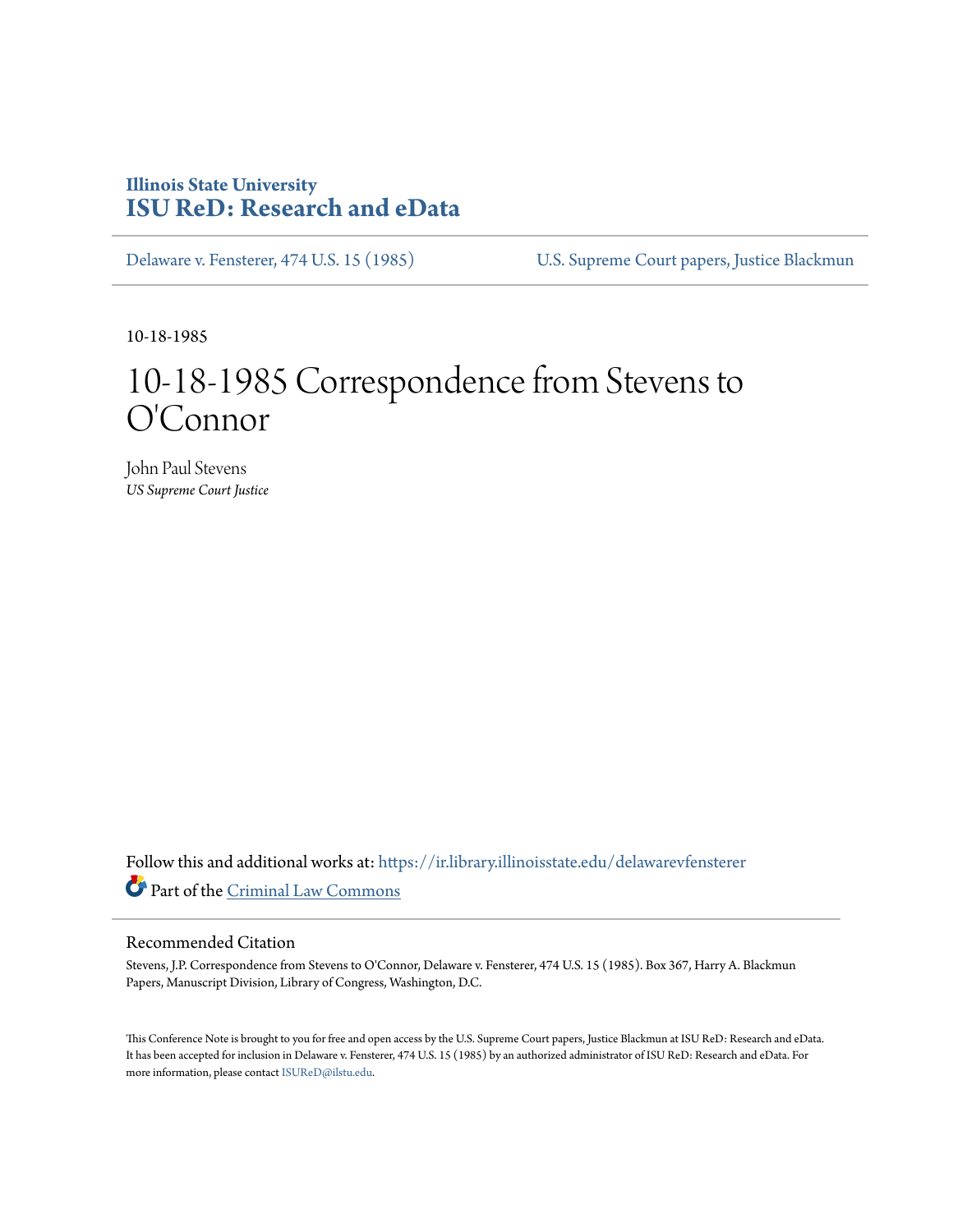Supreme Court of the United States Washington, D. C. 20543

CHAMBERS OF **STICE JOHN PAUL STEVENS** 

October 18, 1985

## Re: 85-214 - Delaware v. Fensterer

Dear Sandra:

In his concurring opinion in California v.<br>Green, the Chief Justice emphasized "the importance of allowing the states to experiment and innovate, especially in the area of criminal justice." 399 u.s. at 171. Because I believe that comment is applicable to the Delaware court's consideration of the question that is functionally equivalent to the question left open in Green (and discussed in footnote 18 on page 169), I adhere to my vote to deny cert.

As you noted at pages 5-6 of your circulating<br>per curiam, in Green the Court left open the question of the admissibility of the statement "of a witness who disclaims all present knowledge of the ultimate event." It seems to me that this case presents a very similar question. The witness, FBI agent<br>Robillard, disclaimed all present knowledge of the basis for his opinion that one of the victim's hairs bad been forcibly removed. And yet his qualification as an expert implied that he had a valid reason for reaching that conclusion at the time of his investigation. Robillard's present inability to recall that reason at trial deprived the defendant of an opportunity to challenge the agent's testimony (at least if one accepts the Delaware Supreme Court's finding that "[w]ithout an acknowledgment of the basis of his opinion, defense counsel's crossexamination of the Agent was nothing more than an exercise in futility," App. B to Pet. for Cert. at B-9 to B-10). Because I would be inclined to decide<br>the Green situation, involving an express prior statement of which the declarant disclaims present